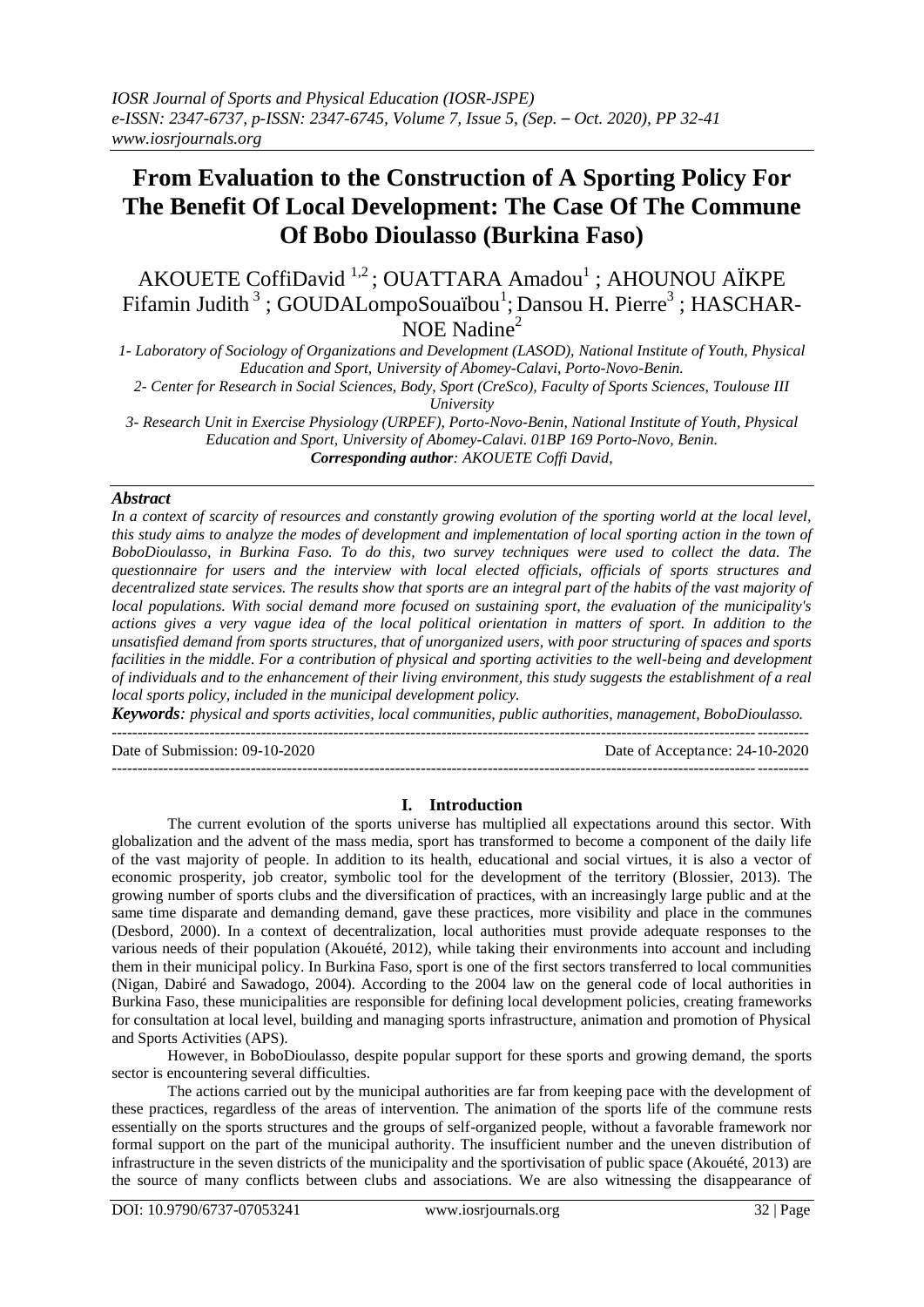certain disciplines under the helpless gaze of their followers and the departure of the elites towards the clubs of Ouagadougou.

Based on these observations and in view of the multiple factors which constitute real brakes on the development of APS in this locality, our research leads us to ask the question of the existence of a precise and concrete policy in favor of APS in the commune of BoboDioulasso?

Based on these observations, we postulate that the absence of a well-defined orientation policy at the local level constitutes a real obstacle to the development of APS in the town of BoboDioulasso.

To verify this hypothesis, our general objective is to assess the system of organization and management of sports practices in the town of BoboDioulasso. Our specific objective is to identify the strategies implemented by local elected representatives with a view to better organization and sustainable development of sports practices.

This research focuses on local sports policies in the context of decentralization and the ever-growing evolution of the sports universe at the level of local authorities in Burkina Faso. Bayeux and Dupuis' (1994) model of analysis of territorial sports public policies seemed immediately relevant to understanding the problem of developing and implementing sports policies at local level in the town of BoboDioulasso. For Bayeux and Dupuis, public sports policy must be articulated around five parameters which make it possible to position the legitimacy of intervention of the various actors: like any public policy, it is defined by a content, a program, a normative orientation, a coercion factor and a social spring (Mény, Thoenig, 1989).

The assessment of public expectations allows the municipality to adjust its benefits and services. Relevance makes it possible to adapt means to objectives. Efficiency control involves the study of results in relation to the means implemented. Satisfaction is appreciated with regard to the activities carried out. Measuring efficiency makes it possible to check whether the results obtained comply with the objectives set.To answer our hypothesis, what is the methodology then adopted?

### **II. Methodology**

One of the fundamental characteristics of the process of developing a local sports policy is the analysis of the situation. This analysis allows not only to take stock of the actions already undertaken by local actors but also to know their personal interests, their values and their needs. To do this, we favored an analytical research of quantitative and qualitative type. The plural dimension of the information necessary for this approach made it possible to better understand the different contours of our problem.

Our target population concerns the heads of the town halls, the executives of the Regional Direction of Sports and Leisure (DRSL), the executives of the Provincial Direction of Pre-school, Primary and Non Formal Education (DPEPPNF), the heads of the Direction of the Promotion of Sports, Culture and Tourism (DPSCT) of the municipality, sports district officials and users.

We used non-probability sampling because we do not have exhaustive lists of the populations to be surveyed. For resource persons (heads of town halls, managers of the DRSL, the DPEPPNF, the DPSCT and the sports districts), the reasoned choice technique is used and, as for the users, accidental sampling has been chosen. Our sample is composed as follows:

- 400 users (sports and non-sports);
- 18 officials from sports districts;
- 07 heads of borough halls;
- 01 responsible for the DRSL;
- 01 responsible for the DPEPPNF;
- 01 responsible for the DPSCT.

Users are catalysts for social demand for sport. Their opinions and opinions will allow them to know their expectations and levels of satisfaction in terms of sport in the municipality. Local elected officials, heads of decentralized state services and sports structures are resource persons in the process of developing and implementing a local public sports policy. The information gathered from this group will make it possible to know the relevance of the objectives, as well as the effectiveness and the efficiency of the actions undertaken. For the data collection, we used the survey method using as techniques the questionnaire and the interview.

Our questionnaire is intended for users (athletes and non-athletes). A questionnaire sheet was used and includes open, closed and multiple choice questions. The questionnaire has four parts: a first series of questions identifies the actors and relates to gender, place of residence and profession. The second series of questions explores their sporting situation and relates to the level of practice and the equipment used. The third series seeks to understand their perceptions of sports practices and the fourth, their expectations and perspectives in terms of sport.

Our interview concerns the heads of town halls, sports districts, DRSL / HB, DPEPPNF and DPSCT of the study area. On the basis of two interview guides, one for local elected officials and the other for those in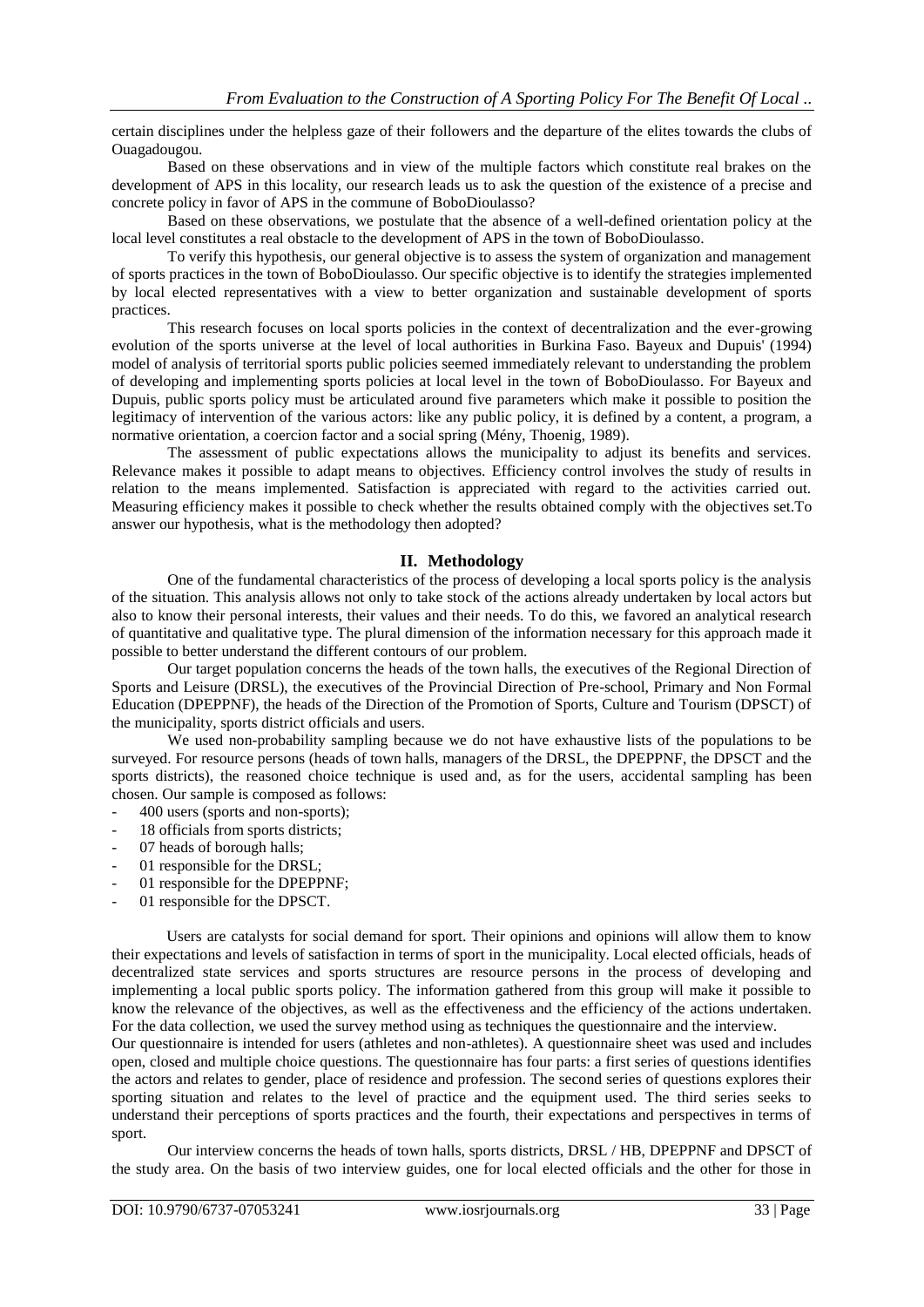charge of DRSL, DPEPPNF, DPSCT of the commune and sports districts, the exchanges were for the whole semi-directive and focused on four themes also including sub-themes. With the local elected representatives and following the presentation of the context of the study, the themes tackled relate to political orientation at the local level, the resources available, the difficulties encountered and the prospects for improvement. As for the interviews with the heads of the DRSL / HB, the DPEPPNF, the DPSCT and the sports districts, the themes dealt with related to the perception of the organization and practice of sports activities in the commune, the resources available, the difficulties encountered and the prospects.

Before going to the field, the questionnaire and the interview guides were pre-surveyed with a reduced number of our different samples in order to identify any imperfections and make them concise, precise and understandable by all. The works took place in the town of BoboDioulasso (Burkina Faso). For the questionnaire survey, a team of seven interviewers was formed. It consisted of standing in front of the borough halls and submitting the questionnaire to the people as they presented themselves. Only those aged 18 and over are included in the survey. This age group is supposed to have a certain height of vision and can critically analyze questions relating to local policies.

As for the interviews, they took place by appointment, depending on the availability of targeted people, in offices, at home, in restaurants, on the street for some and on the phone for others.

The data collected was processed quantitatively and qualitatively. The data collected at the end of the questionnaire survey were first analyzed, then entered into Microsoft Excel 2013 software before being transferred to SPSS.17.0, in order to carry out the necessary statistical analyzes. For the data collected by interview, they were first transcribed, grouped by theme before being analyzed. The table below summarizes the progress of our investigation

#### **III. Presentation Of Results And Discussion 2.1. Sports practices in BoboDioulasso: a high rate of practice and saturated public facilities Table I:** sports practice

| <b>Lable 1.</b> Sports practice |           |                    |  |
|---------------------------------|-----------|--------------------|--|
| Sports practice                 | Effective | Percentage $(\% )$ |  |
| Yes                             | 364       | 91,0               |  |
| N <sub>o</sub>                  | 36        | 9,0                |  |
| <b>Total</b>                    | 400       | 100                |  |

The question here being whether the person practices a physical activity or not, without precision of frequency or shape, Table I shows us that among the respondents, 364 people, or 91% claim to be practicing physical and sporting activities. Sports practices taken as a whole include coded physical activities, physical activities of relaxation, maintenance, expression, non-standardized physical activities, etc. For practitioners, the choice given to them between competitive sport and maintenance sport, Table II gives us the distribution of subjects according to the type of sport practiced.

| <b>Table II:</b> types of sport practiced |                  |                    |  |  |
|-------------------------------------------|------------------|--------------------|--|--|
| <b>Types</b>                              | <b>Effective</b> | Percentage $(\% )$ |  |  |
| Competitive sport                         | າາ               | 06.04              |  |  |
| Support sport                             | 342              | 93.96              |  |  |
| Total                                     | 364              | <b>100</b>         |  |  |

The type of sport most practiced is the maintenance sport expressed by 93.96% of users. This is explained by the fact that it requires few financial and material means. These results thus confirm Blossier's (2013) analyzes of the evolution of social representations on sports practices and further consolidate Houngan's (1990) position when he pleads in favor of sport for all for the development of PSA in the Republic of Benign. a) On which facility (s) do you practice your sport?

The most used facilities are public facilities, for more than 69.5% of users as shown in Figure 1.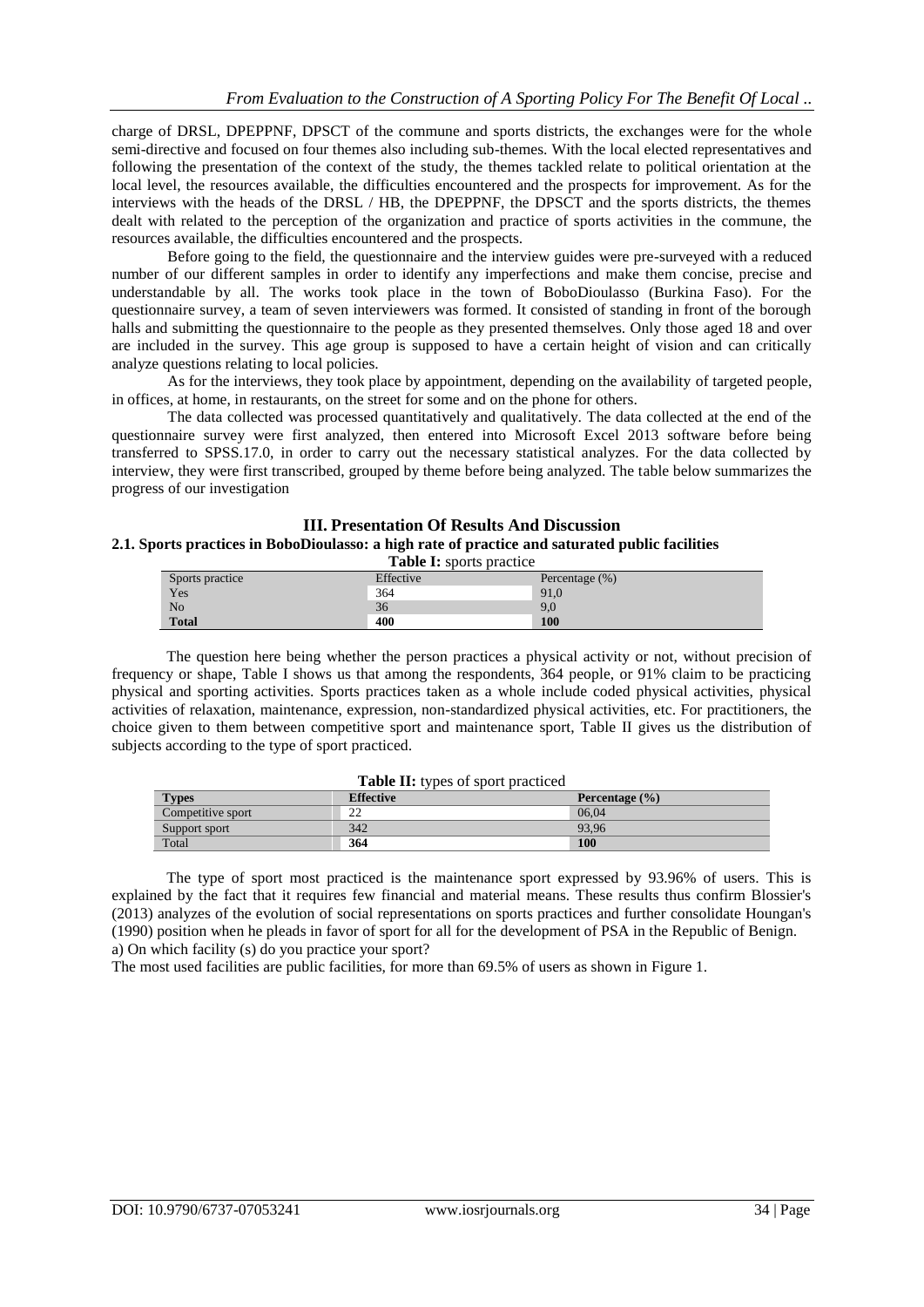

**Figure 1.** The types of facilities used

By public facilities is meant facilities built by the state and made available to the municipality. In addition to these facilities, there are secondary school grounds and public spaces. However, as a district secretary general points out: "At the level of the district, there is practically no sports infrastructure". We thus note an insufficiency and an uneven distribution of these installations on the seven districts which count the commune. Analysis of this axis makes it possible to highlight the need to develop new dynamics of local policies in terms of the development of spaces for sporting practices. The same results were also found by Mbida (2016), when he was interested in the establishment of sports infrastructure in the seven municipalities of Yaoundé in Cameroon where he denounces an institutional deficiency.

b) What assessment do you make of the level of sports practice in the town of BoboDioulasso?



**Figure 2:** assessment of the level of sports practice in the municipality

Figure 2 shows that among the 400 users questioned, 154 people or 38.5% think that the level of sports practice in the Municipality is very satisfactory, 137 people or 34.25%, say that it is satisfactory, 95 people, or 23.75% give an unsatisfactory level and 14 people or 03.5% are not at all satisfied with the level of practice.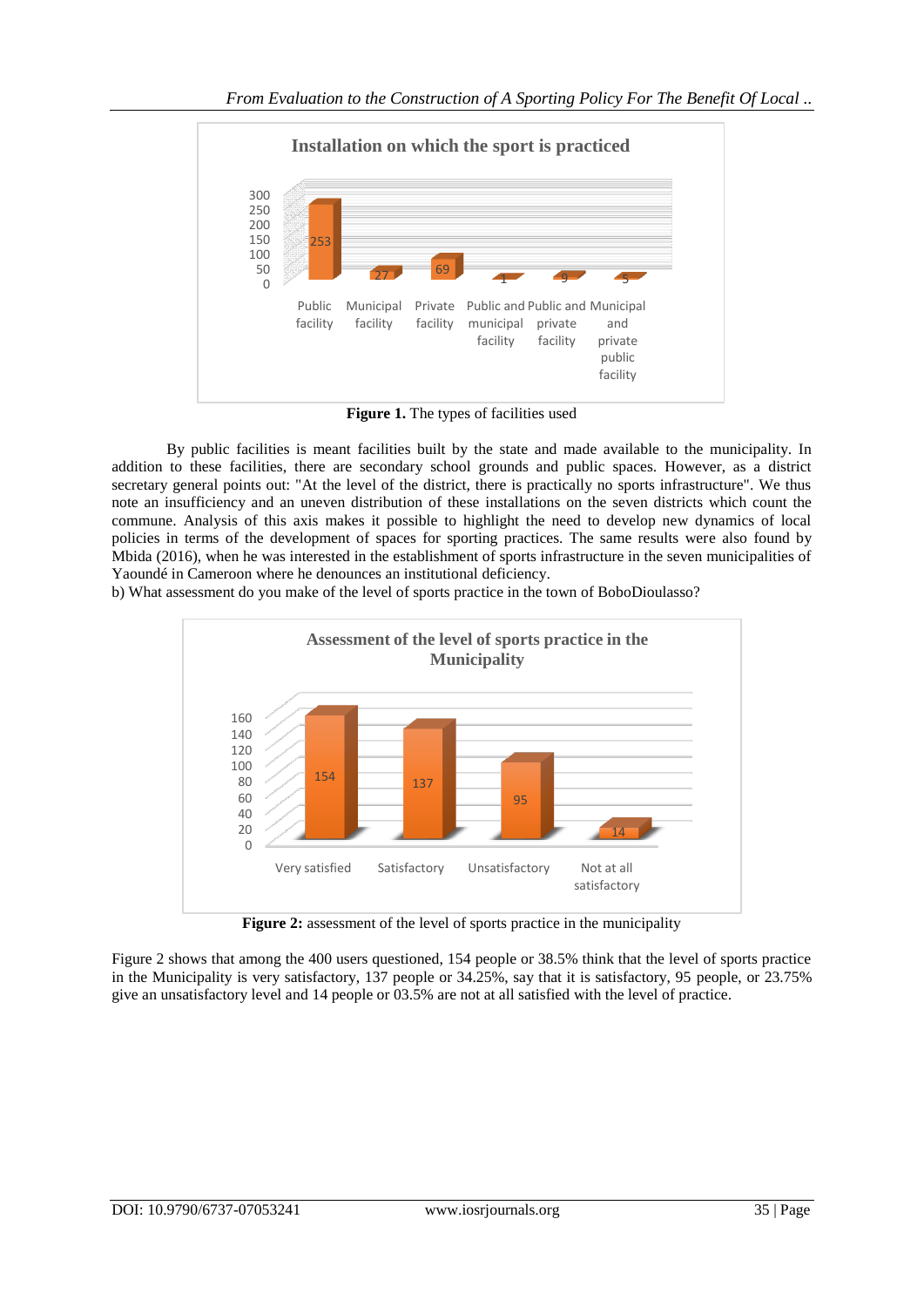# **2.2. Need to put into practice a political orientation of PSA at local level**

a) How do you assess the actions of the municipality in matters of sport?



**Figure 3:** appreciation of the actions of the municipality in matters of sport

Figure 3 shows that 07 people or 01.75% of users are very satisfied with the actions that the municipality is carrying out in terms of sport, 87 people or 21.75% think they are satisfactory, 247 people or 61.75% are not very satisfied and 59 users (14.75%) are not at all satisfied.

b) In your opinion, what are the areas of activity to be prioritized by the municipality of Bobo-Dioulasso in sports

- Equipment axis



For the promotion and development of sports practices in the municipality, the analysis of Figure 4 shows that 239 subjects or 59.75% of those questioned think that the axis of equipment is very high priority, 147 or 36.75% say that it is of medium priority and 14 or 03.5% think that it is not at all priority. - axis of school sport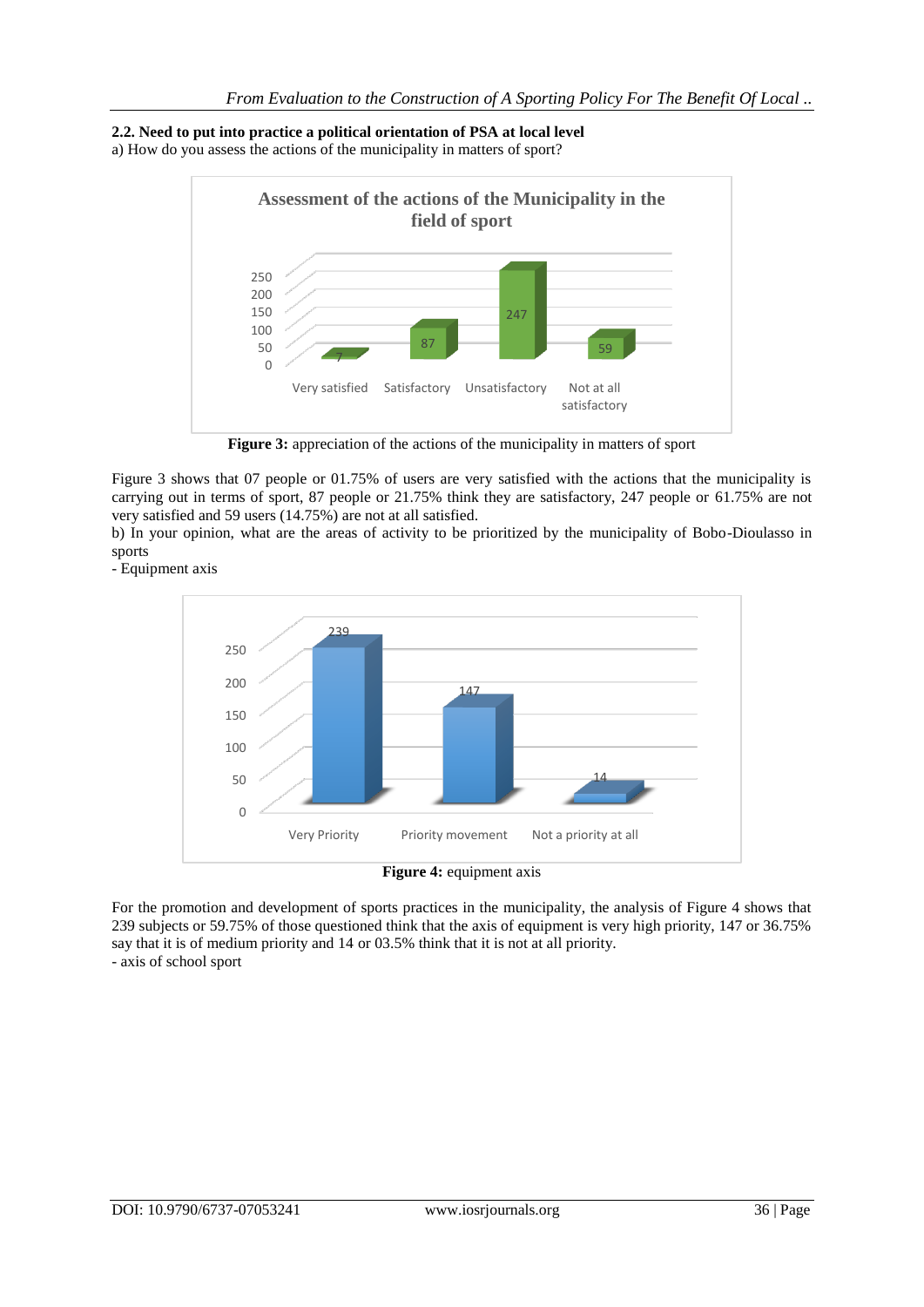

**Figure 5:** axis of school sport

In Figure 5, we note that 262 or 65.5% of people think that the education axis has high priority, 133, or 33.25%, think it is of medium priority and 05 is 1 , 25% say it is not a priority at all. - axis of support for sports clubs



**Figure 6:** axis of support for sports clubs

We note in Figure 6, that 236 people or 59% of those questioned think that support for sports clubs is a high priority, 126 respondents or 31.5% think that this is a medium priority area and 38 people or 9.5% say it is not a priority at all.



- axis of health maintenance sport

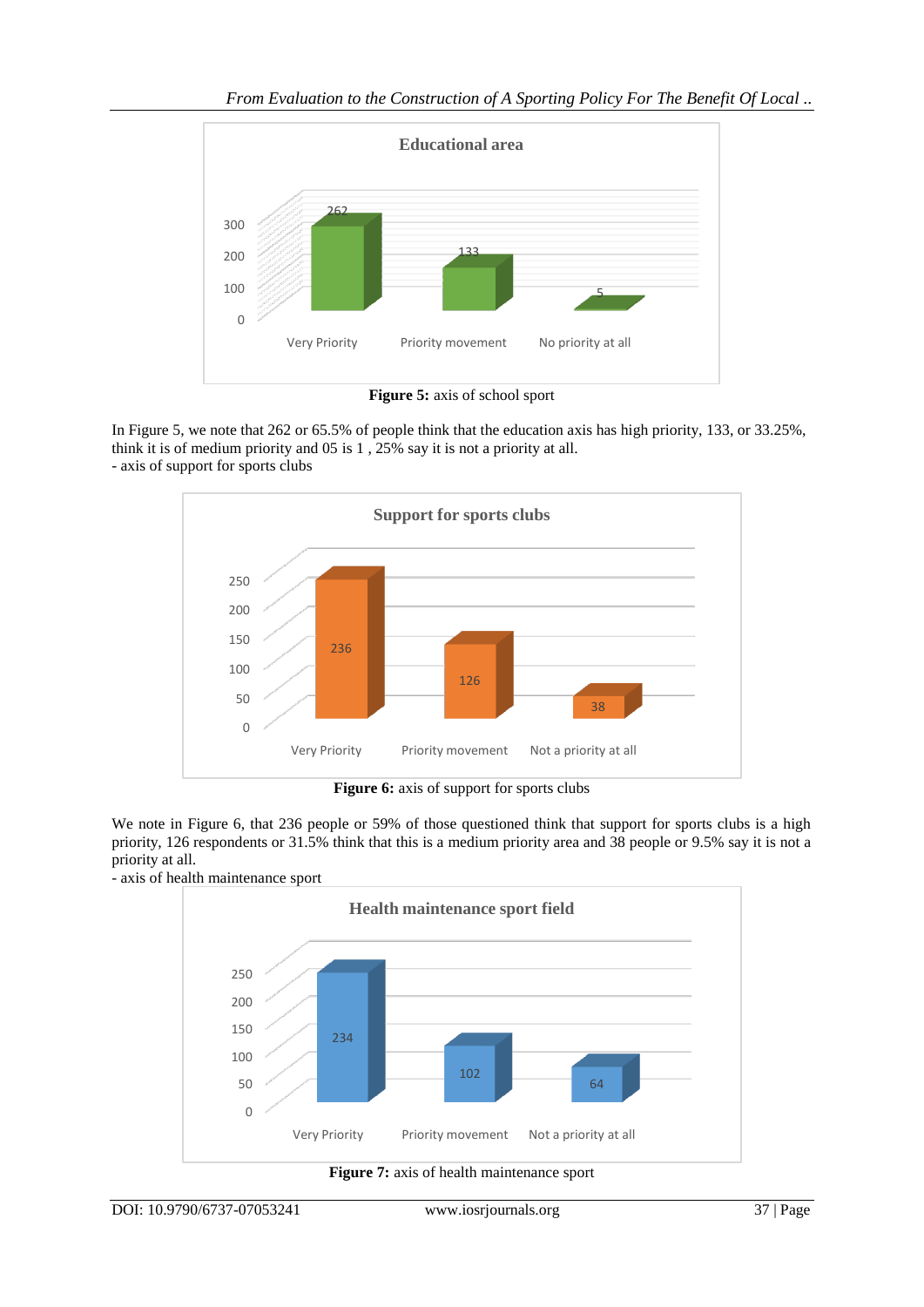Figure 7 shows that the field of health maintenance sport is a very high priority area for 234 subjects or 58.5% of the people surveyed. 102 people or 25.5% think it is of medium priority and 64 people or 16% admit that it is not at all priority.

- human resources axis



**Figure 8**: human resources axis

In Figure 8, we note that the field of human resources is very high priority for281 people, or 70.25% of the respondents. 55 people or 13.75 place it in the medium priority area and 64 or 16% think it is not a priority at all.



**Figure 9**: axis of the organization

In Figure 9, we see that 285 subjects or 71.25% think that the field of organization is very high priority, 88 people or 22% think it is of medium priority and 27 or 6.75% say that it is not a priority at all.

### **2.3. Sports practices in BoboDioulasso: between social aspirations, scarcity of resources and absence of a well-defined orientation policy**

BoboDioulasso has long been considered the incubator of Burkinabé sport. With a general level of practice deemed satisfactory by 72.75% of the 400 people questioned (Table I) and by all of the resource people surveyed, this enthusiasm for sport shows the importance that the population attaches to it. The type of sport most practiced in the municipality being the maintenance sport, the male gender, workers in the liberal sector constitute the strong links of this group of practitioners. If lack of time is the main reason advanced by those who do not participate in sports, we think that at this level it is a question of organization or not proximity or accessibility to a sports space.

This level of practice in the town is certainly considered satisfactory, but the ever-increasing number of sports structures and the diversification of sports practices, in various forms with maintenance sport which is gaining momentum among an increasingly public wider and demanding demand as pointed out by Desbord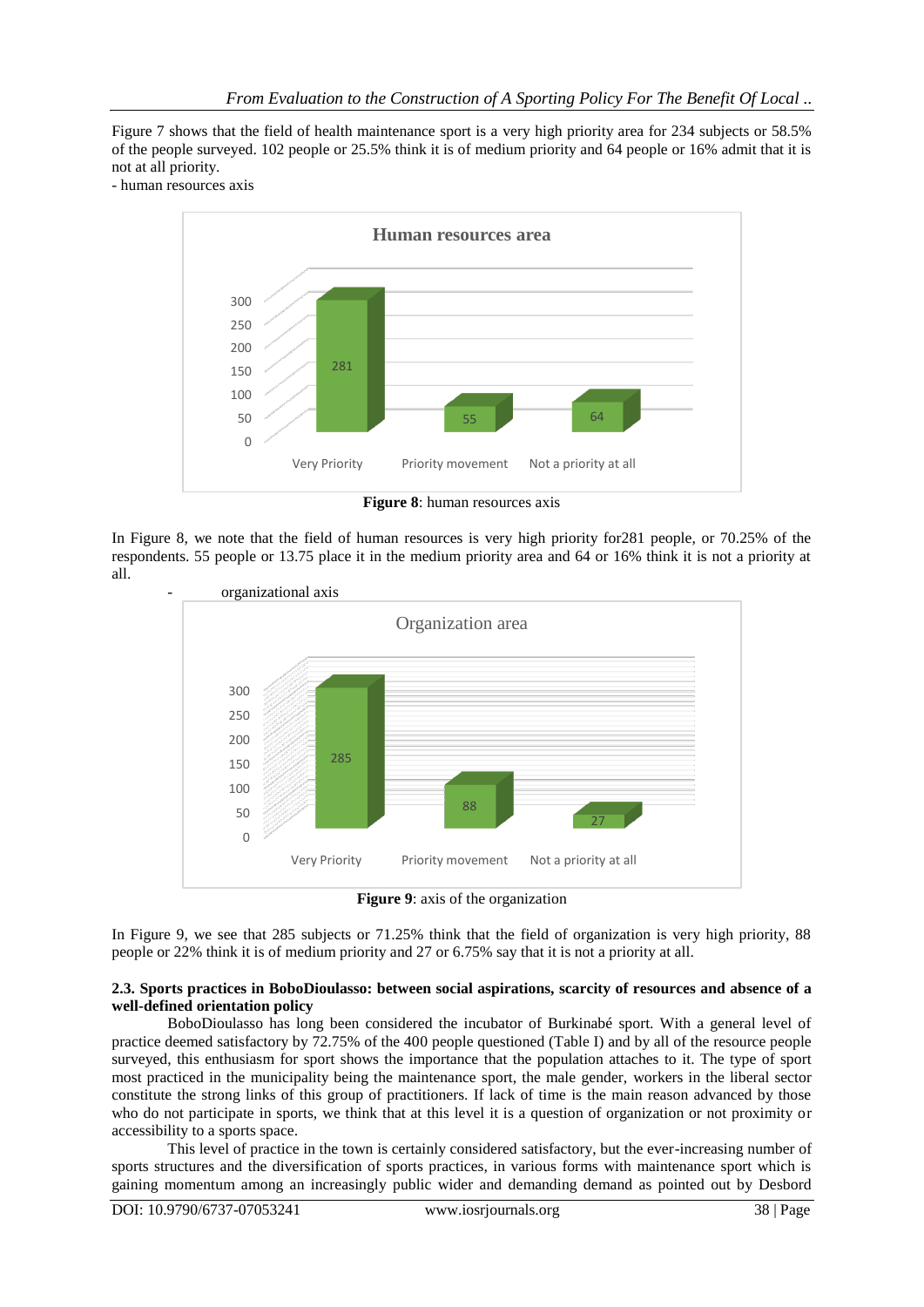(2000), make that in matters of sport in Bobo, all axes become a priority. Whether it is the axis of equipment, education, sports structures, human resources or organization, more than 70% (figures 8) of the population is not satisfied with the actions of the municipal authorities in matters sport.

Indeed, if a public policy must be articulated around a content, a program, a normative orientation, an ability to structure the environment and a social spring (Bayeux and Dupuis, 1994), we argue that in Bobo there is no real sport development policy. There is no blueprint established by local actors, no formal framework for consultation and no structuring to promote the development of these practices. The strong relationship between sport and politics that Dakpo (2007) emphasizes in his work, is strongly expressed in Bobo through the exploitation of the social space of sport for political purposes, essentially electoral, of conquest and capture to be able to. In the speeches of the Bobolese political authorities, sport occupies a place of choice but in realities, very few actions are undertaken for a true development of these practices meeting the needs and participating in the happiness that people expect. In the municipal development plan, sport is very badly placed, thus giving results in line with those obtained by Houedakor (2010) in his analysis of the organization of sport in Togo. It shows a gap between the aspirations of Togolese society and the state's lack of will in the area of physical and sports activities.

In terms of internal human resources, the DPSCT has only two agents, none of whom is a sports technician. However, it is this department which is supposed to play the role of intermediary between local elected representatives and other sports actors and to be responsible for the operationalization of the political strategy in the field of sport. If the organization chart of a sports service is a good illustration and indicator of a sports policy as underlined by Bayeux and Dupuis (1994), in the town of Bobo, the DPSCT does not have an organization chart and in the different boroughs, there is no technician specializing in sport, even less in the sports department. These areas of service organization and implementation are a priority for more than 84% (Figure 9) of the users surveyed.

In terms of equipment, public infrastructure is the most frequented by users with a rate of over 63% (Figure 1). They mainly consist of the land of secondary establishments, those built by the State and made available to the municipality, a result consistent with that of Akouété (2013). The analysis of this axis, which is a priority for 96.6% (Figure 4) of users, highlights the need to develop new dynamics of local policies in terms of the development of spaces for sports practices. The same results were also found by Mbida (2016) when he was interested in the establishment of sports infrastructures in the seven communes of Yaoundé in Cameroon for which he denounces an institutional deficiency.

# **2.4. Sports events in BoboDioulasso: policies centered on the mayors' cups**

If the field of school sport is a priority for 98.75% (Figure 5) of the population questioned, it is experiencing real disinterestedness on the part of the municipal authorities. Apart from sponsoring the activities of OSEP (Organization of Sports at the Primary School), no other action is undertaken for the benefit of schoolchildren in the town. However, for a sustainable development and the emergence of the sport, a particular accent or effort deserves to be put at the school level and especially in primary in order to develop the sports culture from an early age because, is it customary to say that it is when the wood is fresh that we can give it the desired shape. Animation in sectors and districts, support for local animation groups and the development of public spaces for maintenance sport are a priority for 84% of the population. If Ango (2015) in his prospective analysis of sport in the local communities of the city of Libreville in Gabon, denounces a total absence of sporting event, in BoboDioulasso there are mayor cups which constitute the main activities of the districts. Faced with the evolution of these forms of urban sports, it is time to move from the concept of public service (restrictive to structured organizations only) to that of "public service" which would target all urban sports users with an institutional identity or not. This means rethinking the function of the "public sports service" and promoting the notion of equal access to sport (Adamkiewicz and Chantelat, 1995).

With regard to support for sports structures, it constitutes a priority area for more than 90% (Figure 6) of the populations questioned. With more than 139 structures and sports associations and 26 officially recognized disciplines, football is the widely favored sport in terms of support for the municipality. However, there are no criteria for the distribution of subsidies for these sports structures. The amounts depend on each other's persuasiveness and the level of competition in which the structure participates.

In a context of scarcity of resources where everything seems to be a priority and for the development of sports practices in the municipality, we have shown that the main trend in sports demand for the populations of BoboDioulasso is sport for all. The two other major concerns raised at BoboDioulasso are support for sports structures and the recruitment of sports technicians at the municipal level. If according to Gouda (1986), one of the essential factors for the development of sports practices is the taking into account of the expectations and needs of the population, we can say that the actions carried out by the municipal authority in this direction remain very insufficient for lack adaptation of its sports policy to the demand of the population. Demandoriented sports management, unlike centralized planning, indeed requires congruence between the expectations of users and the actions taken by the municipal authority. Sports life in the town is thus largely driven by sports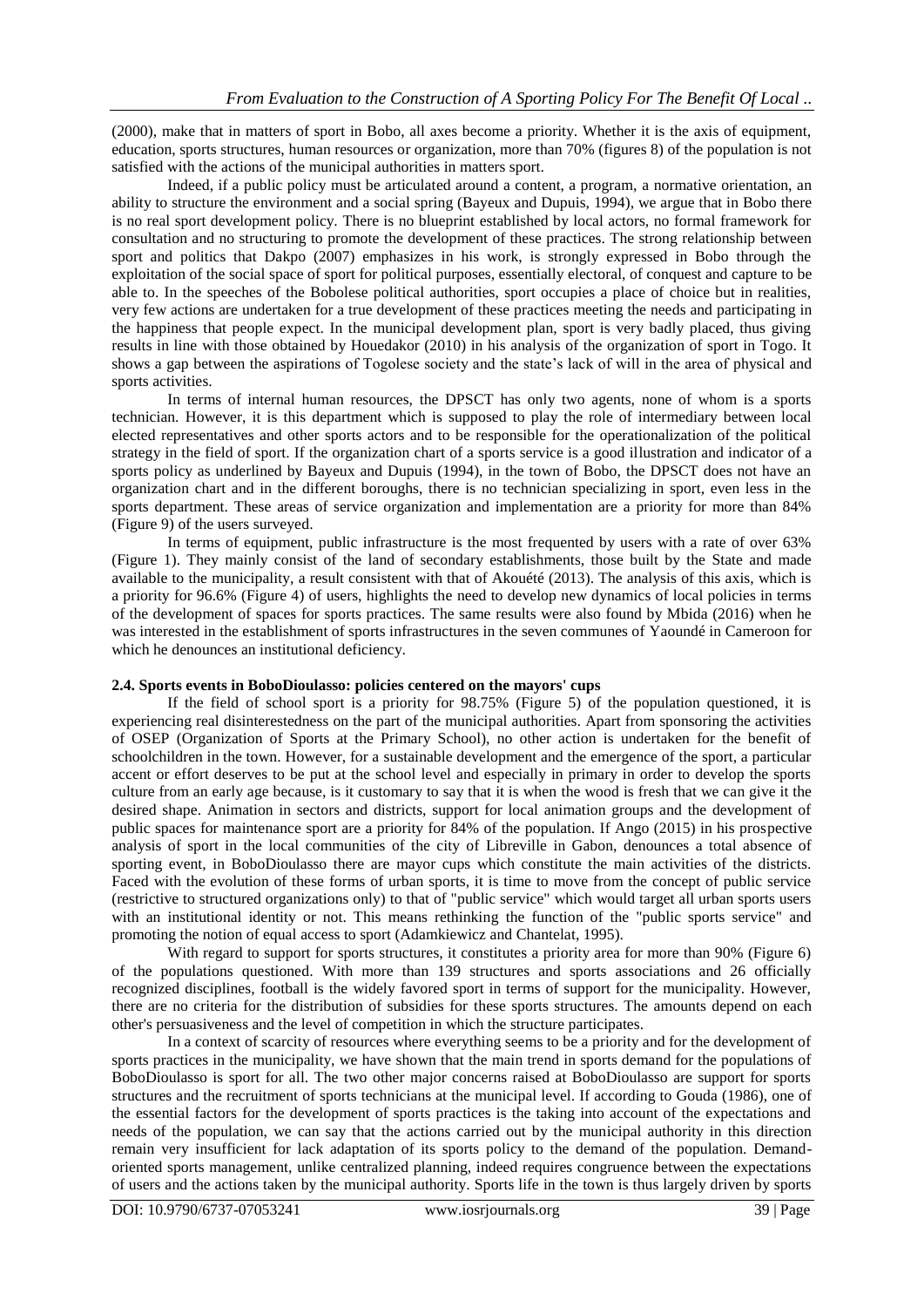facilities in schools or the state, with a sports policy that can be described as embryonic. These results are identical to those obtained by Akouété (2012) in his analysis of local sports policies in Benin from 2003-2008: he describes a type of sports policy which is mainly in the first stage of structuring, more oriented by a concern to affirm the identity of local elected representatives and to support their political ambitions. Based on its model, we can classify the municipality of BoboDioulasso, in the type of municipality "follower" (Akouété et al, 2018)

Intervening in the field of sport is a public service. However, as Bayeux and Dupuis (1994) point out, the nature of public service does not make it possible to distinguish the nature of public sports policies adopted by the municipality of BoboDioulasso. Hence the need for this research, the results of which show that there is no real local policy for the development of sports practices in it.

These results make it possible to understand the strengths and weaknesses of the various players in the field of sport, to situate the needs of the populations and to evaluate the actions already undertaken. All of this, with a view to proposing action guidelines that are sufficiently relevant to define a municipal sports policy indexed over the long term and benefiting from effective and efficient management (Akouété, 2013).

The fact that private companies producing sporting goods are not taken into account, the choice of town halls as places for collecting data where users are more concerned with solving their administrative problems, the absence of figures and criteria for distributing subsidies allocated to sport and a sports map of the town, certainly affected the results and constitute the limits of this study.

Rational and effective management of the PSA sector at the local level is essential today given the scarcity of resources and the high expectations of the population. As Abalot (2001) points out, no actor or power can ignore this phenomenon; it depends on the credibility and prestige of the municipality and, indirectly, of its elected representatives and their mandates. The connections between sports results and the merits of the municipality's political, economic and educational organization are clearly assessed. It is also a relevant indicator of the value of an entire municipal system that is at stake. Hence the need to make suggestions for local development in which physical and sports activities have their place (Haschar-Noé, 2004).

### **IV. Conclusion**

Sport is nowadays a symbolic lever for the development of the territory. In addition to its social, economic, health virtues, etc., it is an excellent tool for enhancing the territory and is an integral part of the usual activities of a large part of the local populations. In view of the place occupied by sporting practices, it is essential to mobilize a series of skills in order to innovate and offer services better suited to the needs of populations. However, in BoboDioulasso, despite this constantly growing evolution of the sports universe, the sports sector remains the poor relation of local development policies. Municipal actions in this area fall short of the expectations of the population in all areas of intervention. In carrying out this study, the general objective was to assess the system of organization and management of sports practices in BoboDioulasso and specifically, to identify the strategies implemented by local elected officials with a view to their better organization and their sustainable development. Analysis of the results shows that there is no real local sports policy in this municipality. Sports activities are mainly provided by structures, sports associations and the "unorganized", with a park of sports equipment mainly consisting of school grounds and some insufficient and unevenly distributed public facilities. In addition to the unsatisfied demand from clubs, there is that of users much more oriented towards maintenance sport and the recruitment of sports technicians.

### **References**

- [1]. Abalot, E-J. (2001). Body practices, sports and social change: role and meanings of uses. *J. Rech. Sci. Univ. Lomé* (Togo), 5 (2), 79- 87.
- [2]. Adamkiewicz, E. and Chantelat, P. (1995). Informal sports practices and management of municipal sports areas. In A. Loret (eds.), *Sport and management: from ethics to practice* (p.440-455). Paris, France: Edition Revue EPS.
- [3]. Akouété, C. D., Aballot, E.J., Taouéma, B., Haschar-Noé, N., (2018). Sports and decentralization: an outline of a typology of municipal sports policies in Benin. *International Journal of Development Rescarch*, 8, (10), 23736
- [4]. Akouété, C. D., Haschar-Noé N., (2013). Decentralization and policy of sports equipment in the municipalities of Benin (2003- 2008): diagnosis and challenges. *European journal of sport management* n ° 38, 5-20.
- [5]. Akouété, C. D. (2012). Decentralization and local sports policies in Benin (2003-2008) (Doctoral thesis in STAPS). University of Toulouse 3 Paul Sabatier, France.
- [6]. Ango, D. E. A. (2015). Sport and local communities in the city of Libreville: prospective analysis (Master thesis in STAPS not published). National Institute of Youth, Physical Education and Sport, Porto Novo, Benin.
- [7]. Bayeux, P. and Dupuis, J. (1994). Public territorial sports policies: from development to evaluation. St-Denis, France: Editions Revue EPS.
- [8]. Blossier, B. (2013). The management of professional sports clubs: the case of the Football Club of Nantes, between 1963 and 2007 (Master thesis in science). HEC Montreal.
- [9]. Dakpo, P.C. (2007). Sport and politics in Benin: a staging of power issues(1990-2001). *CAMES review* 09 (2), 263-280.
- Desbord, M. (2000): Sports management. Paris, France: Editions Vigot.
- [11]. Gouda, S. (1986). Organizational analysis of physical and sporting activities in a Black African country: Benin (3rd cycle doctoral thesis in STAPS). UFR-APS, Scientific, Technological and Medical University, Grenoble, France.
- [12]. Haschar-Noé, N. (2004). Sports policies at the service of local development. In P. Bouchet and M. Kaach (eds.), Francophone Africa and sport development. Paris, France: L'Harmattan editions.